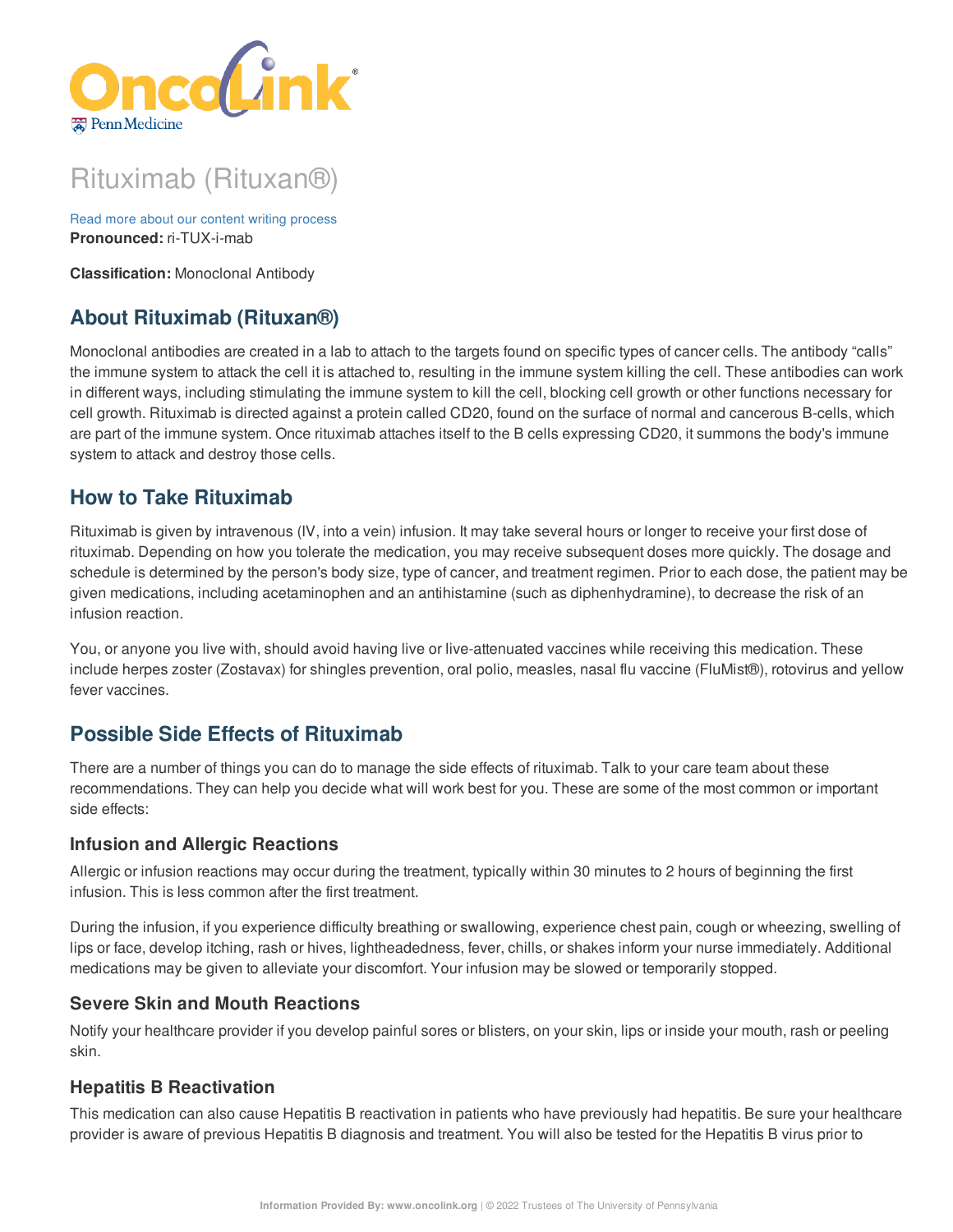beginning treatment with this medication.

# **Progressive Multifocal Leukoencephalopathy (PML)**

Progressive Multifocal Leukoencephalopathy (PML) is a rare but very serious brain infection that has been reported with this medication. The signs of PML may develop over several weeks or months. They may include changes in mood or usual behavior, confusion, thinking problems, loss of memory, changes in vision, speech, or walking, and decreased strength or weakness on one side of the body. If you develop any of these signs, notify your oncology care team immediately.

# **Infection and Low White Blood Cell Count (Neutropenia)**

White blood cells (WBC) are important for fighting infection. While receiving treatment, your WBC [count](https://www.oncolink.org/chemo-printer/20961?theme=oncolink/support/side-effects/low-blood-counts/neutropenia) can drop, putting you at a higher risk of getting an infection. You should let your doctor or nurse know right away if you have a fever (temperature greater than 100.4°F or 38°C), sore throat or cold, shortness of breath, cough, burning with urination, or a sore that doesn't heal.

#### **Tips to preventing infection:**

- [Washing](https://www.oncolink.org/chemo-printer/20961?theme=oncolink/cancer-treatment/hospital-helpers/hand-hygiene-hand-washing) hands, both yours and your visitors, is the best way to prevent the spread of infection.
- Avoid large crowds and people who are sick (i.e.: those who have a cold, fever or cough or live with someone with these symptoms).
- When working in your yard, wear protective clothing including long pants and gloves.
- Do not handle pet waste.
- Keep all cuts or scratches clean.
- Shower or bath daily and perform frequent [mouth](https://www.oncolink.org/chemo-printer/20961?theme=oncolink/support/side-effects/gastrointestinal-side-effects/mucositis/mucositis-mouth-sores-oral-care-tip-sheet) care.
- Do not cut cuticles or ingrown nails. You may wear nail polish, but not fake nails.
- Ask your oncology care team before scheduling dental appointments or procedures.
- Ask your oncology care team before you, or someone you live with, has any vaccinations.

### **Fatigue**

[Fatigue](https://www.oncolink.org/chemo-printer/20961?theme=oncolink/support/side-effects/other-side-effects/fatigue-and-cancer/managing-fatigue) is very common during cancer treatment and is an overwhelming feeling of exhaustion that is not usually relieved by rest. While on cancer treatment, and for a period after, you may need to adjust your schedule to manage fatigue. Plan times to rest during the day and conserve energy for more important activities. Exercise can help combat fatigue; a simple daily walk with a friend can help. Talk to your healthcare team for helpful tips on dealing with this side effect.

# **Nausea and/or Vomiting**

Talk to your oncology care team so they can prescribe medications to help you manage nausea and [vomiting.](https://www.oncolink.org/chemo-printer/20961?theme=oncolink/support/side-effects/gastrointestinal-side-effects/nausea-and-vomiting) In addition, dietary changes may help. Avoid things that may worsen the symptoms, such as heavy or greasy/fatty, spicy or acidic foods (lemons, tomatoes, oranges). Try saltines, or ginger ale to lessen symptoms.

Call your oncology care team if you are unable to keep fluids down for more than 12 hours or if you feel lightheaded or dizzy at any time.

### **Less common, but important side effects can include:**

- *GI Obstruction or Tear:* This medication can cause bleeding or a tear in the intestinal wall. Signs of these problems include: unexpected bleeding, blood in the stool or black stools, coughing up blood, vomiting blood, vomit that looks like coffee grounds, fever, severe pain in the abdomen or new abdominal swelling. If you experience any of these, contact your oncology care team immediately or go to the emergency room.
- *Flu-Like Symptoms:* You may experience flu-like symptoms, including muscle and body aches, headache, fever, and chills. Acetaminophen may help relieve these symptoms. However, fever can be a sign of an infection and should be reported to your healthcare provider.
- *Tumor Lysis Syndrome:* If there are a large amount of tumor cells in your body prior to treatment, you are at risk for tumor lysis syndrome. This happens when the tumor cells die too quickly and their waste overwhelms the body. You may be given a medication (allopurinol) and IV fluids to help prevent this. If you experience nausea, vomiting, diarrhea or become lethargic (drowsy, sluggish), notify your oncology team right away. TLS can affect your kidney function. Your provider will monitor your kidney function with blood work. Notify your provider if you have little or no urine output.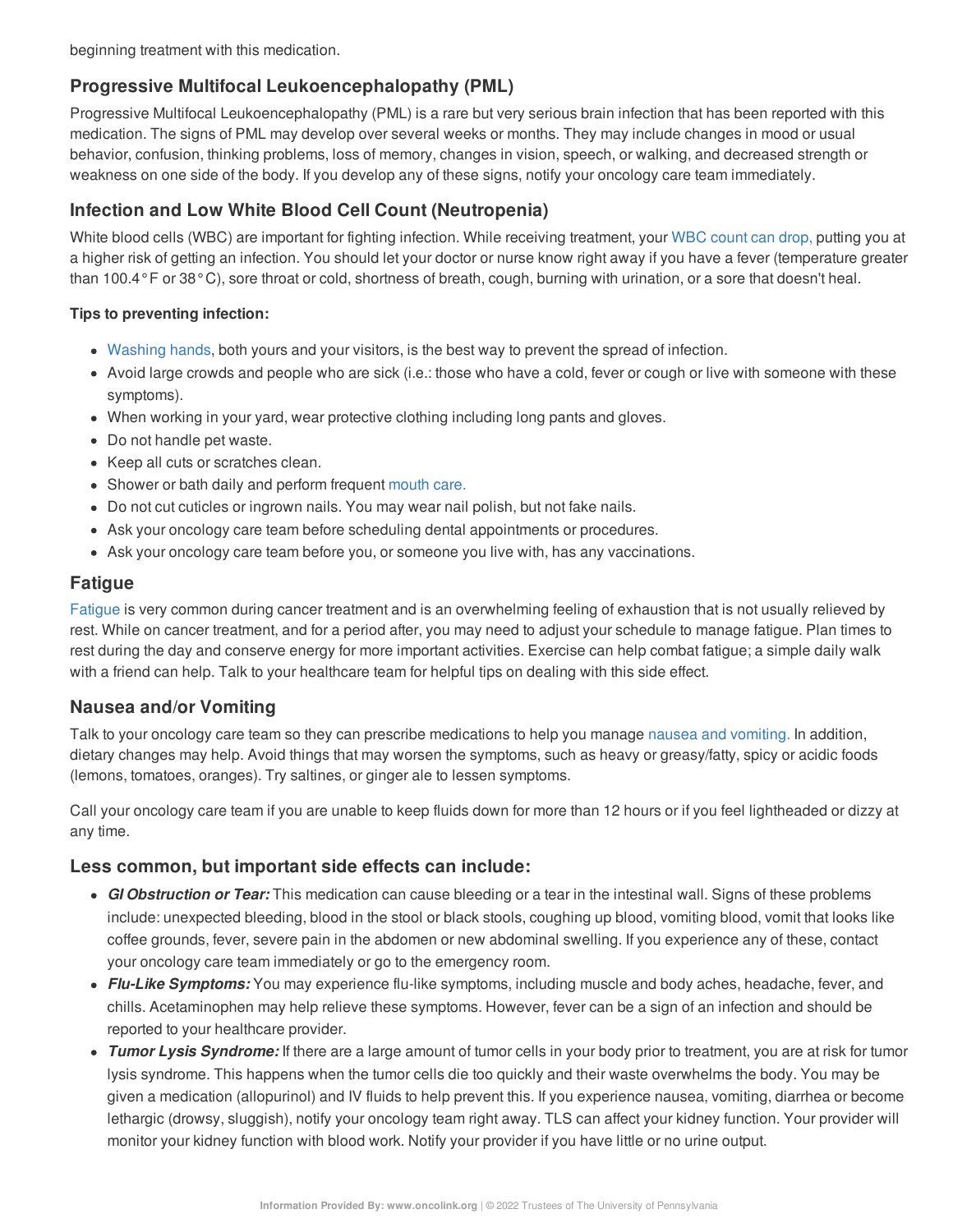- *Heart Problems*: Rituximab can cause chest pain or irregular heartbeats. Notify your healthcare provider if you develop cardiac symptoms.
- *Kidney Problems:* This medication can cause kidney problems, including an increased creatinine level, which your oncology care team may monitor for using blood tests. Notify your healthcare provider if you notice decreased urine output, blood in the urine, swelling in the ankles, or loss of appetite.

### **Reproductive Concerns**

Exposure of an unborn child to this medication could cause birth defects, so you should not become pregnant or father a child while on this medication. Effective birth control is necessary during treatment and for at least 12 months after treatment. Even if your menstrual cycle stops or you believe you are not producing sperm, you could still be fertile and conceive. You should not breastfeed while taking this medication or for 6 months after your last dose.

### **Current Biosimilars**

There are biosimilar versions of rituximab. A biosimilar is a medication that has been approved by the FDA because it is very similar to an FDA-approved medication (called a reference product, or the medication it is being compared to), and that there are no meaningful differences between the biosimilar product and the reference product. These medications may be used interchangeably.

The biosimilar versions of this medication include rituximab-abbs and rituximab-pvvr.

# Ifosfamide (Ifex®)

Read more about our content writing [process](https://www.oncolink.org/chemo-printer/20961?theme=oncolink/about/content) **Pronounced:** eye-FOSS-fuh-MIDE

**Classification:** Alkylating Agent

# **About Ifosfamide (Ifex®)**

Ifosfamide exerts its anti-cancer affect by a process called alkylation. Alkylation damages the DNA of cells, which prevents them from dividing and causes them to die. Since cancer cells, in general, divide faster and with less error correcting than healthy cells, cancer cells are more sensitive to this damage.

# **How to Take Ifosfamide**

Ifosfamide is given by intravenous (into a vein) infusion. The dosage and schedule is determined by the person's size and type of cancer. It can be given alone or with other drugs.

The blood levels of this medication can be affected by certain foods and medications, so they should be avoided. These include: grapefruit, grapefruit juice, verapamil, ketoconazole, rifampin, phenytoin, St. John's wort, and fluconazole. Be sure to tell your healthcare provider about all medications and supplements you take.

# **Possible Side Effects of Ifosfamide**

There are a number of things you can do to manage the side effects of ifosfamide. Talk to your care team about these recommendations. They can help you decide what will work best for you. These are some of the most common or important side effects:

### **Low White Blood Cell Count (Leukopenia or Neutropenia)**

White blood cells (WBC) are important for fighting infection. While receiving treatment, your WBC [count](https://www.oncolink.org/chemo-printer/20961?theme=oncolink/support/side-effects/low-blood-counts/neutropenia) can drop, putting you at a higher risk of getting an infection. You should let your doctor or nurse know right away if you have a fever (temperature greater than 100.4°F / 38°C), sore throat or cold, shortness of breath, cough, burning with urination, or a sore that doesn't heal.

#### **Tips to preventing infection:**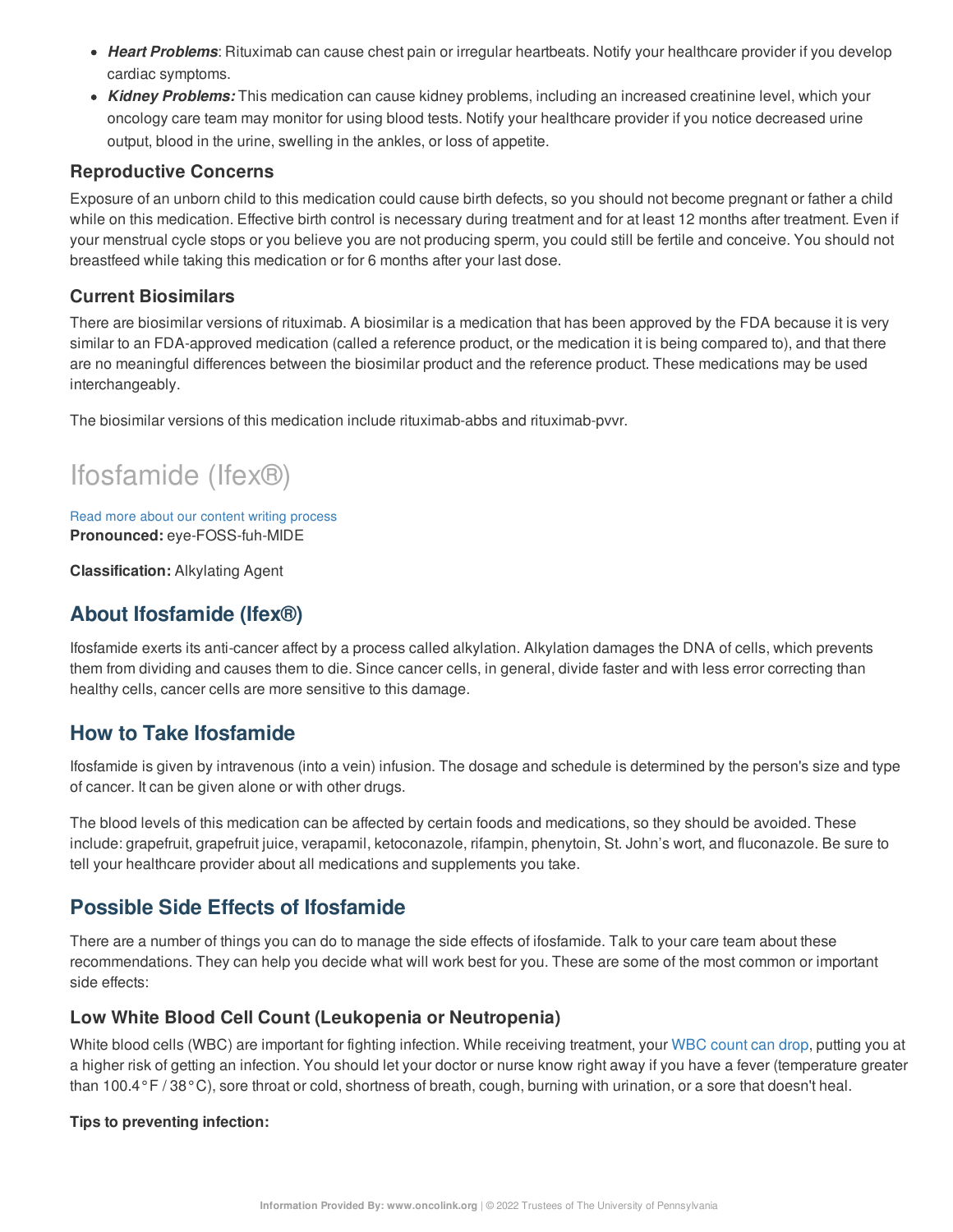- [Washing](https://www.oncolink.org/chemo-printer/20961?theme=oncolink/cancer-treatment/hospital-helpers/hand-hygiene-hand-washing) hands, both yours and your visitors, is the best way to prevent the spread of infection.
- Avoid large crowds and people who are sick (i.e.: those who have a cold, fever or cough or live with someone with these symptoms).
- When working in your yard, wear protective clothing including long pants and gloves.
- Do not handle pet waste.
- Keep all cuts or scratches clean.
- Shower or bath daily and perform frequent [mouth](https://www.oncolink.org/chemo-printer/20961?theme=oncolink/support/side-effects/gastrointestinal-side-effects/mucositis/mucositis-mouth-sores-oral-care-tip-sheet) care.
- Do not cut cuticles or ingrown nails. You may wear nail polish, but not fake nails.
- Ask your oncology care team before scheduling dental appointments or procedures.
- Ask your oncology care team before you, or someone you live with has any vaccinations.

### **Low Red Blood Cell Count (Anemia)**

Your red blood cells are responsible for carrying oxygen to the tissues in your body. When the red cell [count](https://www.oncolink.org/chemo-printer/20961?theme=oncolink/support/side-effects/low-blood-counts/low-red-blood-cell-count-anemia) is low, you may feel tired or weak. You should let your oncology care team know if you experience any shortness of breath, difficulty breathing, or pain in your chest. If the count gets too low, you may receive a blood transfusion.

### **Low Platelet Count (Thrombocytopenia)**

Platelets help your blood clot, so when the [count](https://www.oncolink.org/chemo-printer/20961?theme=oncolink/support/side-effects/low-blood-counts/low-platelet-count-thrombocytopenia) is low you are at a higher risk of bleeding. Let your oncology care team know if you have any excess bruising or bleeding, including nose bleeds, bleeding gums, or blood in your urine or stool. If the platelet count becomes too low, you may receive a transfusion of platelets.

- Do not use a razor (an electric razor is fine).
- Avoid contact sports and activities that can result in injury or bleeding.
- Do not take aspirin (salicylic acid), non-steroidal, anti-inflammatory medications (NSAIDs) such as Motrin/Advil (ibuprofen), Aleve (naproxen), Celebrex (celecoxib) etc. as these can all increase the risk of bleeding. Please consult with your healthcare team regarding use of these agents and all over the counter medications/supplements while on therapy.
- Do not floss or use toothpicks and use a soft-bristle toothbrush to brush your teeth.

#### **Nervous System Toxicity**

In rare cases, ifosfamide can be toxic to the nervous system. Symptoms of this can include mild confusion, drowsiness, difficulty walking, blurry vision, hallucinations, personality changes, seizure, and coma. Toxicity can develop immediately after treatment up to several days later. Your caregiver should be aware of this rare side effect and know to report any changes in your behavior to your healthcare team right away.

#### **Effect on Kidneys and Bladder**

Ifosfamide can damage the kidneys. It can irritate or cause damage to the lining of the bladder, causing you to have blood in your urine. Intravenous fluids will be given with your treatment to flush the kidneys and bladder. A medication called Mesna will be given to protect the bladder lining. Your care team will monitor your kidney function with blood tests. Drink 6-8 glasses of fluid a day and try to urinate every 2-3 hours. Call your doctor or nurse if you have difficulty urinating or have blood in your urine.

#### **Nausea and/or Vomiting**

Talk to your oncology care team so they can prescribe medications to help you manage nausea and [vomiting](https://www.oncolink.org/chemo-printer/20961?theme=oncolink/support/side-effects/gastrointestinal-side-effects/nausea-and-vomiting). In addition, dietary changes may help. Avoid things that may worsen the symptoms, such as heavy or greasy/fatty, spicy or acidic foods (lemons, tomatoes, oranges). Try saltines, or ginger ale to lessen symptoms.

Call your oncology care team if you are unable to keep fluids down for more than 12 hours or if you feel lightheaded or dizzy at any time.

### **Loss or Thinning of Scalp and Body Hair (Alopecia)**

Your hair may become thin, [brittle,](https://www.oncolink.org/chemo-printer/20961?theme=oncolink/support/side-effects/skin-hair-nail-side-effects/hair-loss-alopecia-from-chemotherapy) or may fall out. This typically begins two to three weeks after treatment starts. This hair loss can be all body hair, including pubic, underarm, legs/arms, eyelashes, and nose hairs. The use of scarves, wigs, hats, and hairpieces may help. Hair generally starts to regrow soon after treatment is completed. Remember your hair helps keep you warm in cold weather, so a hat is particularly important in cold weather or to protect you from the sun.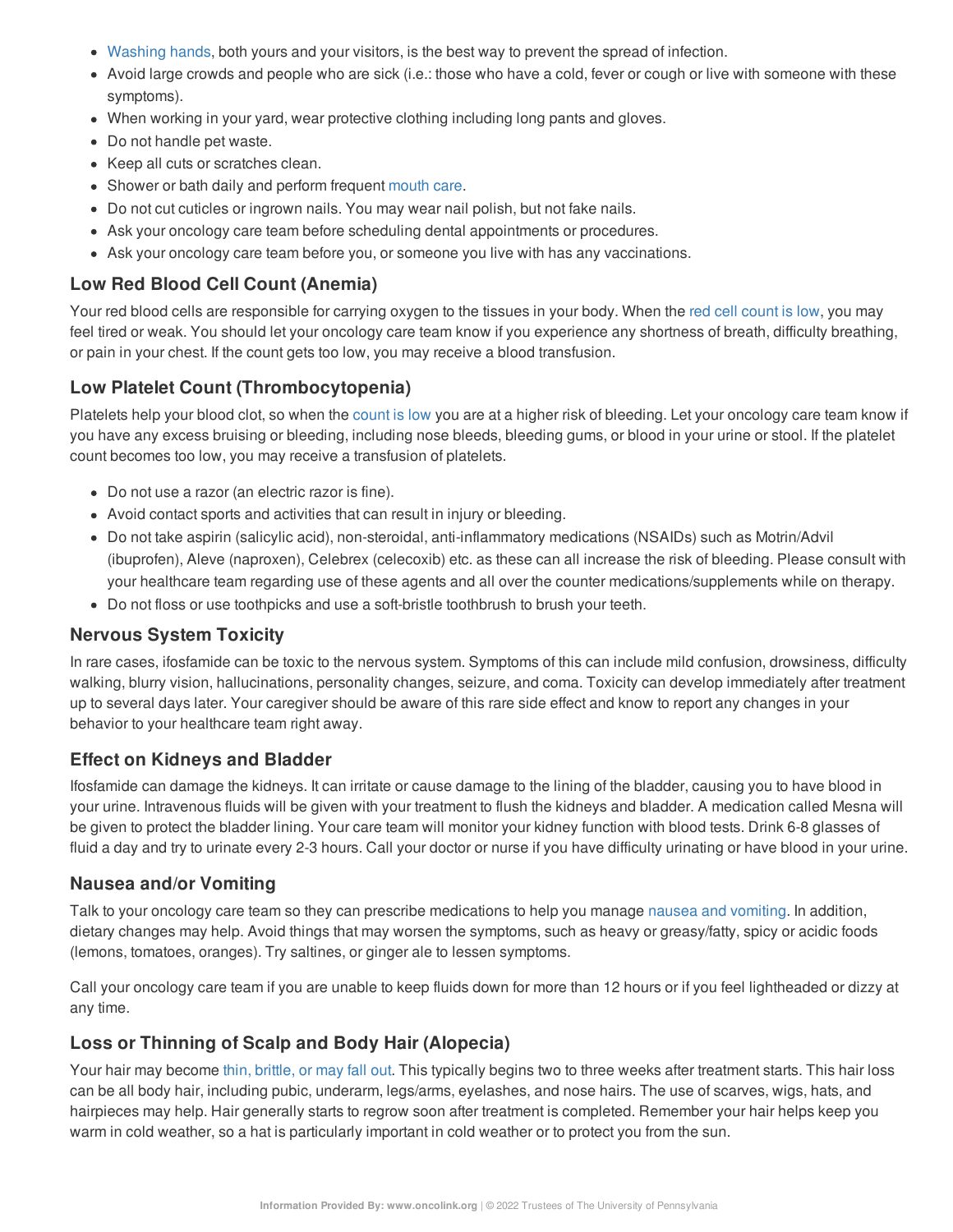### **Less common, but important side effects can include:**

- *Secondary Cancers:* A secondary cancer is one that develops as a result of cancer treatment for another cancer. This is quite rare, but you should be aware of the risk. In most cases, a secondary cancer related to chemotherapy is a blood cancer (leukemia, lymphoma). This can occur years after treatment. This is most often associated with repeated treatments or high doses. Your provider will monitor your labs closely. Consider having a complete blood count with differential checked annually by your healthcare provider if you received high-risk therapies.
- *Lung Changes:* This medication may cause pulmonary fibrosis (a scarring and stiffening of the lung tissue) or interstitial pneumonitis. These problems can develop months to years after treatment is completed and may be more common in people with pre-existing lung conditions. You may have breathing tests (pulmonary function tests) performed periodically. Call your physician right away if you have shortness of breath, cough, wheezing or difficulty breathing.
- *Heart Problems:* Ifosfamide can cause or worsen pre-existing heart problems including congestive heart failure, arrhythmias, ST-segment and t-wave changes, pericardial effusion, pericarditis, decreased heart function, and heart attack. Notify your healthcare provider if you have sudden weight gain or swelling in the ankles or legs. If you develop chest pain or pressure, pain in the left arm, back, or jaw, sweating, shortness of breath, clammy skin, nausea, dizziness, or lightheadedness, call 911 or go to the nearest emergency room.
- *Liver Problems:* This medication can cause liver toxicity, which your oncology care team may monitor for using blood tests called liver function tests. Notify your healthcare provider if you notice yellowing of the skin or eyes, your urine appears dark or brown, or you have pain in your abdomen, as these can be signs of liver toxicity. This medication, and when used in combination with other medications, may also potentially cause a serious side effect called veno-occlusive disease, also known as hepatic sinusoidal obstruction syndrome. This is caused by blockage of the blood flow through the small veins of the liver. Symptoms that should immediately be reported to your care team include yellowing of the skin or eyes, an enlarged liver which can lead to discomfort in the upper abdomen, weight gain, and fluid accumulation in the belly. The chance of having this side effect is higher if you are planning to receive a stem cell transplant after receiving this medication.
- *Allergic Reactions:* In some cases, patients can have an allergic reaction to this medication. Signs of a reaction can include: shortness of breath or difficulty breathing, chest pain, rash, flushing or itching or a decrease in blood pressure. If you notice any changes in how you feel during the infusion, let your nurse know immediately.

# **Sexual & Reproductive Concerns**

This drug may affect your reproductive system, resulting in the menstrual cycle or sperm production becoming irregular or stopping permanently. Women may experience menopausal effects including hot flashes and vaginal [dryness](https://www.oncolink.org/chemo-printer/20961?theme=oncolink/support/sexuality-fertility/sexuality/vaginal-dryness-and-painful-intercourse). In addition, the desire for sex may decrease during treatment.

Exposure of an unborn child to this medication could cause birth defects, so you should not become pregnant or father a child while on this medication. Effective birth control is necessary during treatment and for a 6 month period after treatment, even if your menstrual cycle stops or you believe you are not producing sperm. You may want to consider sperm banking or egg harvesting if you may wish to have a child in the future. Discuss these options with your oncology team. You should not breastfeed while taking this medication.

# Carboplatin (Paraplatin®)

Read more about our content writing [process](https://www.oncolink.org/chemo-printer/20961?theme=oncolink/about/content) **Pronounced:** car-boe-PLATT-in

**Classification:** Platinum Chemotherapies

# **About Carboplatin (Paraplatin®)**

Carboplatin is a heavy metal compound that inhibits synthesis of RNA, DNA, and protein in cells. All of these compounds are vital for cells to divide and grow. By preventing them from dividing, the medication can stop the cancer from growing.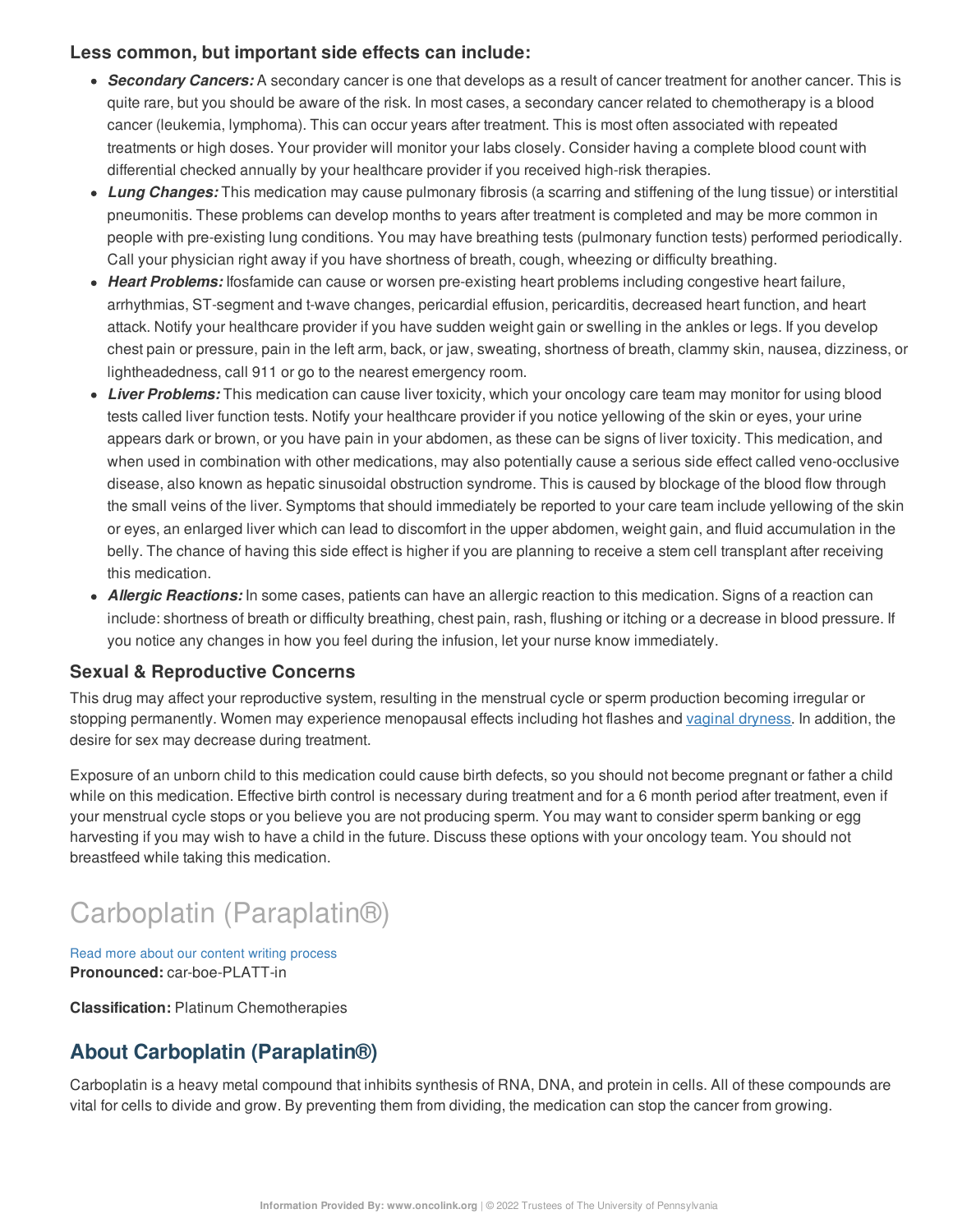# **How to Take Carboplatin**

Carboplatin is given by intravenous (IV, into a vein) injection. The schedule and dosage are based on the person's size, kidney function, and the cancer type being treated. It can be given alone, or with other drugs.

Even when carefully and correctly administered by trained personnel, this drug may cause a feeling of burning and pain. There is a risk that this medication may leak out of the vein at the injection site, resulting in tissue damage that can be severe. If the area of injection becomes red, swollen, or painful at anytime during or after the injection, notify your care team immediately. Do not apply anything to the site unless instructed by your care team.

Carboplatin can interact with certain medications including some antibiotics, diuretics and blood thinners. Be sure to tell your healthcare provider about all medications and supplements you take.

# **Possible Side Effects**

There are a number of things you can do to manage the side effects of carboplatin. Talk to your care team about these recommendations. They can help you decide what will work best for you. These are some of the most common or important side effects:

# **Low White Blood Cell Count (Leukopenia or Neutropenia)**

White blood cells (WBC) are important for fighting infection. While receiving treatment, your WBC [count](https://www.oncolink.org/chemo-printer/20961?theme=oncolink/support/side-effects/low-blood-counts/neutropenia) can drop, putting you at a higher risk of getting an infection. You should let your doctor or nurse know right away if you have a fever (temperature greater than 100.4°F or 38°C), sore throat or cold, shortness of breath, cough, burning with urination, or a sore that doesn't heal.

Tips to preventing infection:

- [Washing](https://www.oncolink.org/chemo-printer/20961?theme=oncolink/cancer-treatment/hospital-helpers/hand-hygiene-hand-washing) hands, both yours and your visitors, is the best way to prevent the spread of infection.
- Avoid large crowds and people who are sick (i.e.: those who have a cold, fever or cough or live with someone with these symptoms).
- When working in your yard, wear protective clothing including long pants and gloves.
- Do not handle pet waste.
- Keep all cuts or scratches clean.
- Shower or bath daily and perform frequent [mouth](https://www.oncolink.org/chemo-printer/20961?theme=oncolink/support/side-effects/gastrointestinal-side-effects/mucositis/mucositis-mouth-sores-oral-care-tip-sheet) care.
- Do not cut cuticles or ingrown nails. You may wear nail polish, but not fake nails.
- Ask your oncology care team before scheduling dental appointments or procedures.
- Ask your oncology care team before you, or someone you live with has any vaccinations.

# **Low Red Blood Cell Count (Anemia)**

Your red blood cells are responsible for carrying oxygen to the tissues in your body. When the red cell [count](https://www.oncolink.org/chemo-printer/20961?theme=oncolink/support/side-effects/low-blood-counts/low-red-blood-cell-count-anemia) is low, you may feel tired or weak. You should let your oncology care team know if you experience any shortness of breath, difficulty breathing, or pain in your chest. If the count gets too low, you may receive a blood transfusion.

# **Low Platelet Count (Thrombocytopenia)**

Platelets help your blood clot, so when the [count](https://www.oncolink.org/chemo-printer/20961?theme=oncolink/support/side-effects/low-blood-counts/low-platelet-count-thrombocytopenia) is low you are at a higher risk of bleeding. Let your oncology care team know if you have any excess bruising or bleeding, including nose bleeds, bleeding gums, or blood in your urine or stool. If the platelet count becomes too low, you may receive a transfusion of platelets.

- Do not use a razor (an electric razor is fine).
- Avoid contact sports and activities that can result in injury or bleeding.
- Do not take aspirin (salicylic acid), non-steroidal, anti-inflammatory medications (NSAIDs) such as Motrin/Advil (ibuprofen), Aleve (naproxen), Celebrex (celecoxib) etc. as these can all increase the risk of bleeding. Please consult with your healthcare team regarding use of these agents and all over the counter medications/supplements while on therapy.
- Do not floss or use toothpicks and use a soft-bristle toothbrush to brush your teeth.

# **Nausea and/or Vomiting**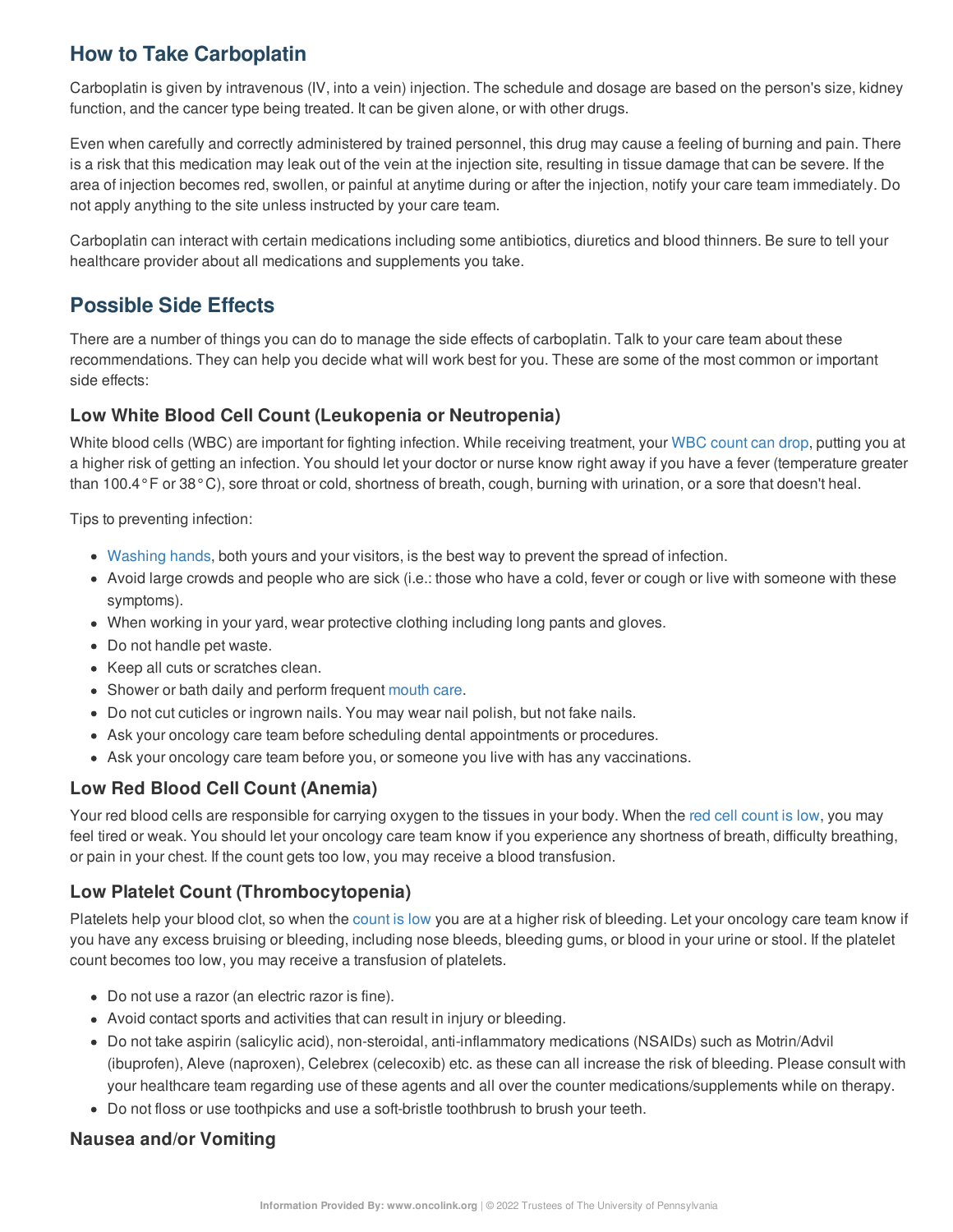Talk to your oncology care team so they can prescribe medications to help you manage nausea and [vomiting](https://www.oncolink.org/chemo-printer/20961?theme=oncolink/support/side-effects/gastrointestinal-side-effects/nausea-and-vomiting). In addition, dietary changes may help. Avoid things that may worsen the symptoms, such as heavy or greasy/fatty, spicy or acidic foods (lemons, tomatoes, oranges). Try saltines, or ginger ale to lessen symptoms.

Call your oncology care team if you are unable to keep fluids down for more than 12 hours or if you feel lightheaded or dizzy at any time.

#### **Electrolyte Changes**

This medication can affect the normal levels of electrolytes (sodium, potassium, magnesium, calcium, etc.) in your body. Your levels will be monitored using blood tests. If your levels become too low, your care team may prescribe specific electrolytes to be given by IV or taken by mouth. Do not take any supplements without first consulting with your care team.

### **Liver Toxicity**

This medication can cause liver toxicity, which you will be monitored for using blood tests called liver function tests. If you develop elevations in your liver function tests, your healthcare provider may need to lower your dose or stop the medication. Notify your healthcare provider if you notice yellowing of the skin or eyes, your urine appears dark or brown or pain in your abdomen, as these can be signs of liver toxicity.

#### **Kidney Problems**

Carboplatin can impact your kidney function. Your healthcare team will monitor your kidney function throughout treatment. Try to drink at least 6-8 glasses of uncaffeinated fluids a day. Call your doctor or nurse if you do not urinate for more than 12 hours.

### **Live Vaccines**

You, or anyone you live with, should avoid having live or live-attenuated vaccines while receiving this medication. These include herpes zoster (Zostavax) for shingles prevention, oral polio, measles, nasal flu vaccine (FluMist®), rotovirus and yellow fever vaccines.

#### **Less common, but important side effects can include:**

- *Peripheral Neuropathy (Numbness or Tingling in the Hands and/or Feet)*: Peripheral [neuropathy](https://www.oncolink.org/chemo-printer/20961?theme=oncolink/support/side-effects/neurological-side-effects/peripheral-neuropathy-nerve-damage) is a toxicity that affects the nerves. It causes numbness or a tingling feeling in the hands and/or feet, often in the pattern of a stocking or glove. This can get progressively worse with additional doses of the medication. In some people, the symptoms slowly resolve after the medication is stopped, but for some it never goes away completely. You should let the oncology care team know if you experience numbness or tingling in the hands and/or feet, as they may need to adjust the doses of your medication.
- *Allergic Reactions*: In some cases, patients can have an allergic reaction to this medication. Signs of a reaction can include: rash, itching, hives, flushing, and/or shortness of breath or difficulty breathing. If you notice any changes in how you feel during the infusion, let your nurse know immediately. The infusion will be slowed or stopped if this occurs. Depending on the severity of your reaction, you may still be able to receive the medication with a pre-medication to prevent a reaction, or if the medication is given at a slower rate.
- *Vision/Hearing Changes*: In rare cases, this medication can cause changes to hearing and vision. Contact your care team if you notice ringing in your ears, decrease in hearing, or changes in your vision.

#### **Reproductive Concerns**

Exposure of an unborn child to this medication could cause birth defects, so you should not become pregnant or father a child while on this medication. Effective birth control is necessary during treatment. Even if your menstrual cycle stops or you believe you are not producing sperm, you could still be fertile and conceive. You should not breastfeed while receiving this medication.

# Etoposide (Toposar®, VePesid®, Etopophos®,VP-16)

Read more about our content writing [process](https://www.oncolink.org/chemo-printer/20961?theme=oncolink/about/content) **Pronounced:** e-TOE-poe-side

**Classification:** Topoisomerase inhibitor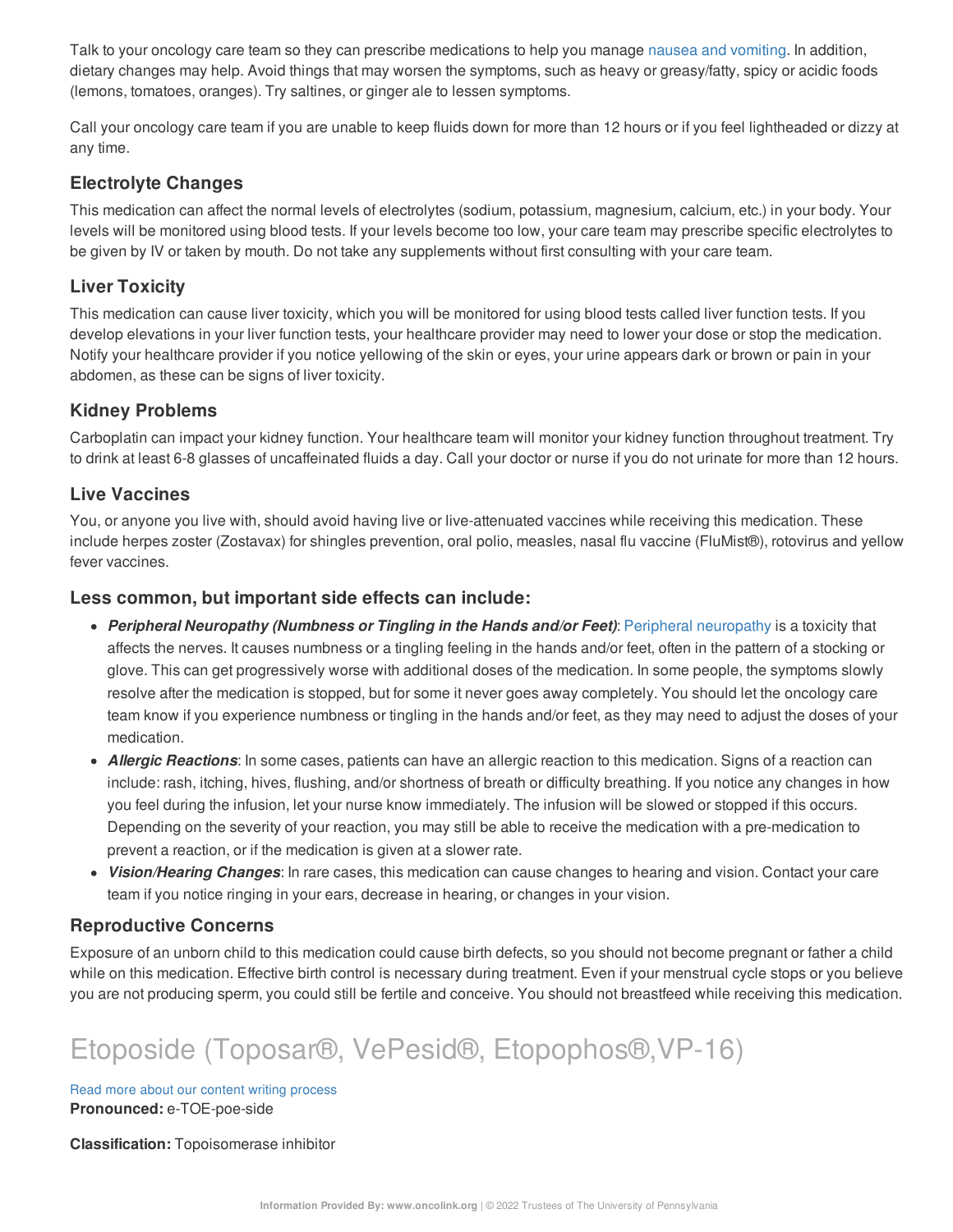# **About Etoposide (Toposar®, VePesid®, Etopophos®,VP-16)**

Etoposide works by blocking the action of an enzyme in cells called topoisomerase, which is necessary for cell replication and tumor growth. Cells need this enzyme to keep their DNA in the proper shape when they are dividing. Blocking this enzyme leads to breaks in the DNA, which leads to cancer cell death.

# **How to Take Etoposide**

Etoposide is given by intravenous (IV, into a vein) infusion. It can also be given by mouth in the form of a capsule. The dosage and schedule is determined by the person's size, type of cancer, and mode of administration. It can be given alone or with other medications.

Even when carefully and correctly administered by trained personnel, this drug may cause a feeling of burning and pain. There is a risk that this medication may leak out of the vein at the injection site, resulting in tissue damage that can be severe. If the area of injection becomes red, swollen, or painful at any time during or after the injection, notify your care team immediately. Do not apply anything to the site unless instructed by your care team.

# **Possible Side Effects of Etoposide**

There are a number of things you can do to manage the side effects of etoposide. Talk to your care team about these recommendations. They can help you decide what will work best for you. These are some of the most common or important side effects:

# **Low White Blood Cell Count (Leukopenia or Neutropenia)**

White blood cells (WBC) are important for fighting infection. While receiving treatment, your WBC [count](https://www.oncolink.org/chemo-printer/20961?theme=oncolink/support/side-effects/low-blood-counts/neutropenia) can drop, putting you at a higher risk of getting an infection. You should let your doctor or nurse know right away if you have a fever (temperature greater than 100.4°F or 38°C), sore throat or cold, shortness of breath, cough, burning with urination, or a sore that doesn't heal.

#### **Tips to preventing infection:**

- [Washing](https://www.oncolink.org/chemo-printer/20961?theme=oncolink/cancer-treatment/hospital-helpers/hand-hygiene-hand-washing) hands, both yours and your visitors, is the best way to prevent the spread of infection.
- Avoid large crowds and people who are sick (i.e.: those who have a cold, fever or cough or live with someone with these symptoms).
- When working in your yard, wear protective clothing including long pants and gloves.
- Do not handle pet waste.
- Keep all cuts or scratches clean.
- Shower or bath daily and perform frequent [mouth](https://www.oncolink.org/chemo-printer/20961?theme=oncolink/support/side-effects/gastrointestinal-side-effects/mucositis/mucositis-mouth-sores-oral-care-tip-sheet) care.
- Do not cut cuticles or ingrown nails. You may wear nail polish, but not fake nails.
- Ask your oncology care team before scheduling dental appointments or procedures.
- Ask your oncology care team before you, or someone you live with, has any vaccinations.

# **Low Red Blood Cell Count (Anemia)**

Your red blood cells are responsible for carrying oxygen to the tissues in your body. When the red cell [count](https://www.oncolink.org/chemo-printer/20961?theme=oncolink/support/side-effects/low-blood-counts/low-red-blood-cell-count-anemia) is low, you may feel tired or weak. You should let your oncology care team know if you experience any shortness of breath, difficulty breathing or pain in your chest. If the count gets too low, you may receive a blood transfusion.

# **Low Platelet Count (Thrombocytopenia)**

Platelets help your blood clot, so when the [count](https://www.oncolink.org/chemo-printer/20961?theme=oncolink/support/side-effects/low-blood-counts/low-platelet-count-thrombocytopenia) is low you are at a higher risk of bleeding. Let your oncology care team know if you have any excess bruising or bleeding, including nose bleeds, bleeding gums or blood in your urine or stool. If the platelet count becomes too low, you may receive a transfusion of platelets.

- Do not use a razor (an electric razor is fine).
- Avoid contact sports and activities that can result in injury or bleeding.
- Do not take aspirin (salicylic acid), non-steroidal, anti-inflammatory medications (NSAIDs) such as Motrin/Advil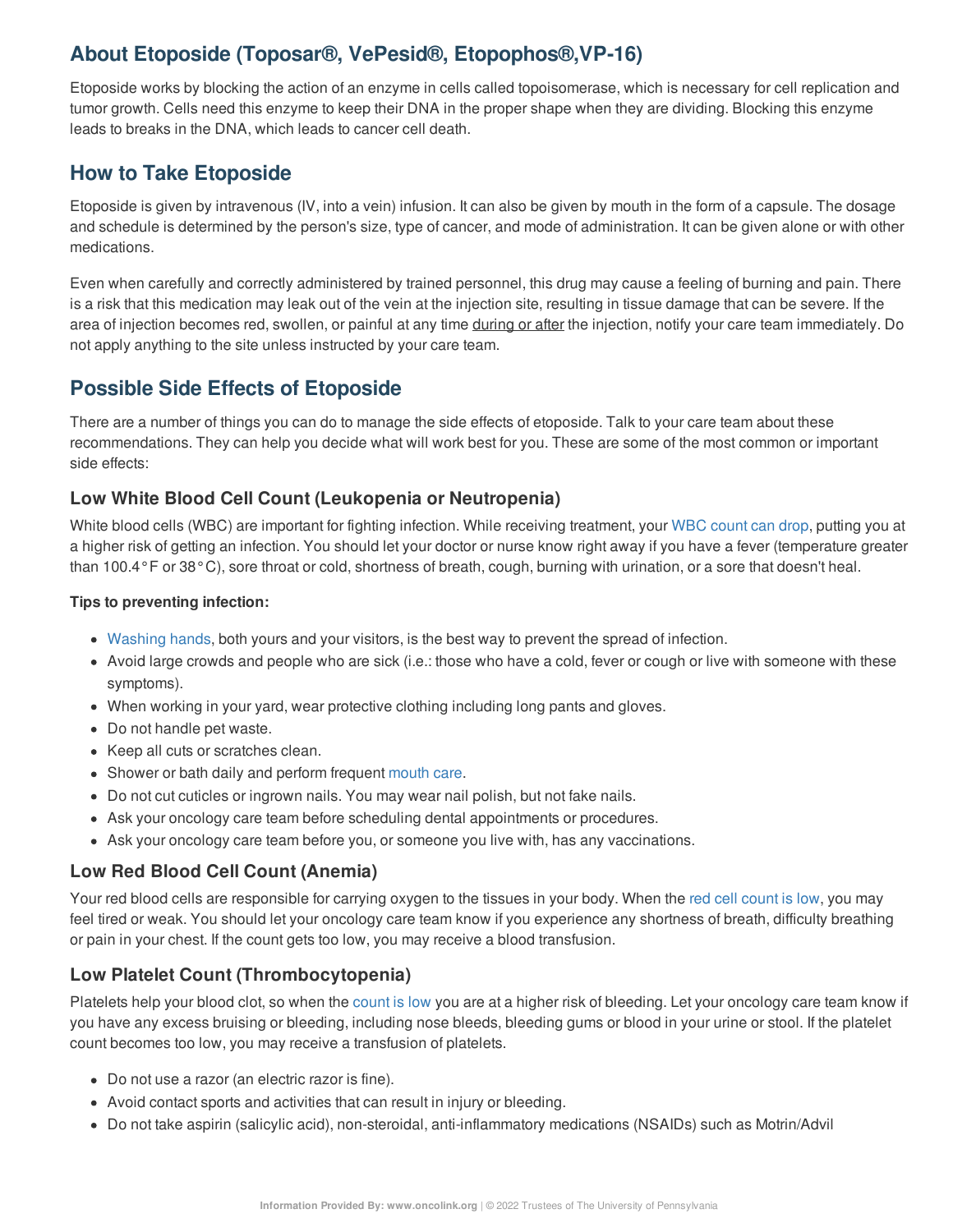(ibuprofen), Aleve (naproxen), Celebrex (celecoxib) etc. as these can all increase the risk of bleeding. Please consult with your healthcare team regarding use of these agents and all over the counter medications/supplements while on therapy.

Do not floss or use toothpicks and use a soft-bristle toothbrush to brush your teeth.

# **Mouth Ulcers (Mucositis)**

Certain cancer treatments can cause sores or [soreness](https://www.oncolink.org/chemo-printer/20961?theme=oncolink/support/side-effects/gastrointestinal-side-effects/mucositis/all-about-mucositis) in your mouth and/or throat. Notify your oncology care team if your mouth, tongue, inside of your cheek or throat becomes white, ulcerated or painful. Performing [regular](https://www.oncolink.org/chemo-printer/20961?theme=oncolink/support/side-effects/gastrointestinal-side-effects/mucositis/mucositis-mouth-sores-oral-care-tip-sheet) mouth care can help prevent or manage mouth sores. If mouth sores become painful, your doctor or nurse can recommend a pain reliever.

- Brush with a soft-bristle toothbrush or cotton swab twice a day.
- Avoid mouthwashes that contain alcohol. A baking soda and/or salt with warm water mouth rinse (2 level teaspoons of baking soda or 1 level teaspoon of salt in an eight ounce glass of warm water) is recommended 4 times daily.
- If your mouth becomes dry, eat moist foods, drink plenty of fluids (6-8 glasses), and suck on sugarless hard candy.
- Avoid smoking and chewing tobacco, drinking alcoholic beverages and citrus juices.

### **Nausea and/or Vomiting**

Talk to your oncology care team so they can prescribe medications to help you manage nausea and [vomiting](https://www.oncolink.org/chemo-printer/20961?theme=oncolink/support/side-effects/gastrointestinal-side-effects/nausea-and-vomiting). In addition, dietary changes may help. Avoid things that may worsen the symptoms, such as heavy or greasy/fatty, spicy or acidic foods (lemons, tomatoes, oranges). Try saltines, or ginger ale to lessen symptoms.

Call your oncology care team if you are unable to keep fluids down for more than 12 hours or if you feel lightheaded or dizzy at any time.

# **Loss or Thinning of Scalp and Body Hair (Alopecia)**

Your hair may become thin, [brittle,](https://www.oncolink.org/chemo-printer/20961?theme=oncolink/support/side-effects/skin-hair-nail-side-effects/hair-loss-alopecia-from-chemotherapy) or may fall out. This typically begins two to three weeks after treatment starts. This hair loss can be all body hair, including pubic, underarm, legs/arms, eyelashes, and nose hairs. The use of scarves, wigs, hats and hairpieces may help. Hair generally starts to regrow soon after treatment is completed. Remember your hair helps keep you warm in cold weather, so a hat is particularly important in cold weather or to protect you from the sun.

### **Fatigue**

[Fatigue](https://www.oncolink.org/chemo-printer/20961?theme=oncolink/support/side-effects/other-side-effects/fatigue-and-cancer/managing-fatigue) is very common during cancer treatment and is an overwhelming feeling of exhaustion that is not usually relieved by rest. While on cancer treatment, and for a period after, you may need to adjust your schedule to manage fatigue. Plan times to rest during the day and conserve energy for more important activities. Exercise can help combat fatigue; a simple daily walk with a friend can help. Talk to your healthcare team for helpful tips on dealing with this side effect.

### **Less common, but important side effects can include:**

- *Lowering of Blood Pressure:* Blood pressure may drop while this medication is being infused. When receiving this medication through a vein, your nurse will be checking your blood pressure before and during the infusion. It may become necessary to stop the administration of this medication or slow down the infusion rate if your blood pressure drops.
- *Allergic Reactions:* Patients can have an allergic reaction to this medication. Signs of a reaction can include: swelling, chills, fever, increased heart rate, shortness of breath or difficulty breathing, or a decrease in blood pressure. If you notice any changes in how you feel during the infusion, let your nurse know immediately. The infusion will be slowed or stopped if this occurs.
- *Radiation Recall:* Radiation recall is when the administration of a medication causes a skin reaction that looks like a sunburn (redness, swelling, soreness, peeling skin) in areas where radiation was previously given. Notify your oncology team if you notice this side effect. Treatment can include topical steroid ointments and a delay in your next chemotherapy dose.
- *Secondary Malignancies:* There is a very low risk of developing leukemia due to treatment with this medication, which can occur many years after treatment. This is most often associated with repeated treatments or high doses.

# **Sexual & Reproductive Concerns**

This medication may affect your reproductive system, resulting in the menstrual cycle or sperm production becoming irregular or stopping permanently. Women may experience menopausal effects including hot flashes and vaginal [dryness](https://www.oncolink.org/chemo-printer/20961?theme=oncolink/support/sexuality-fertility/sexuality/vaginal-dryness-and-painful-intercourse). In addition, the